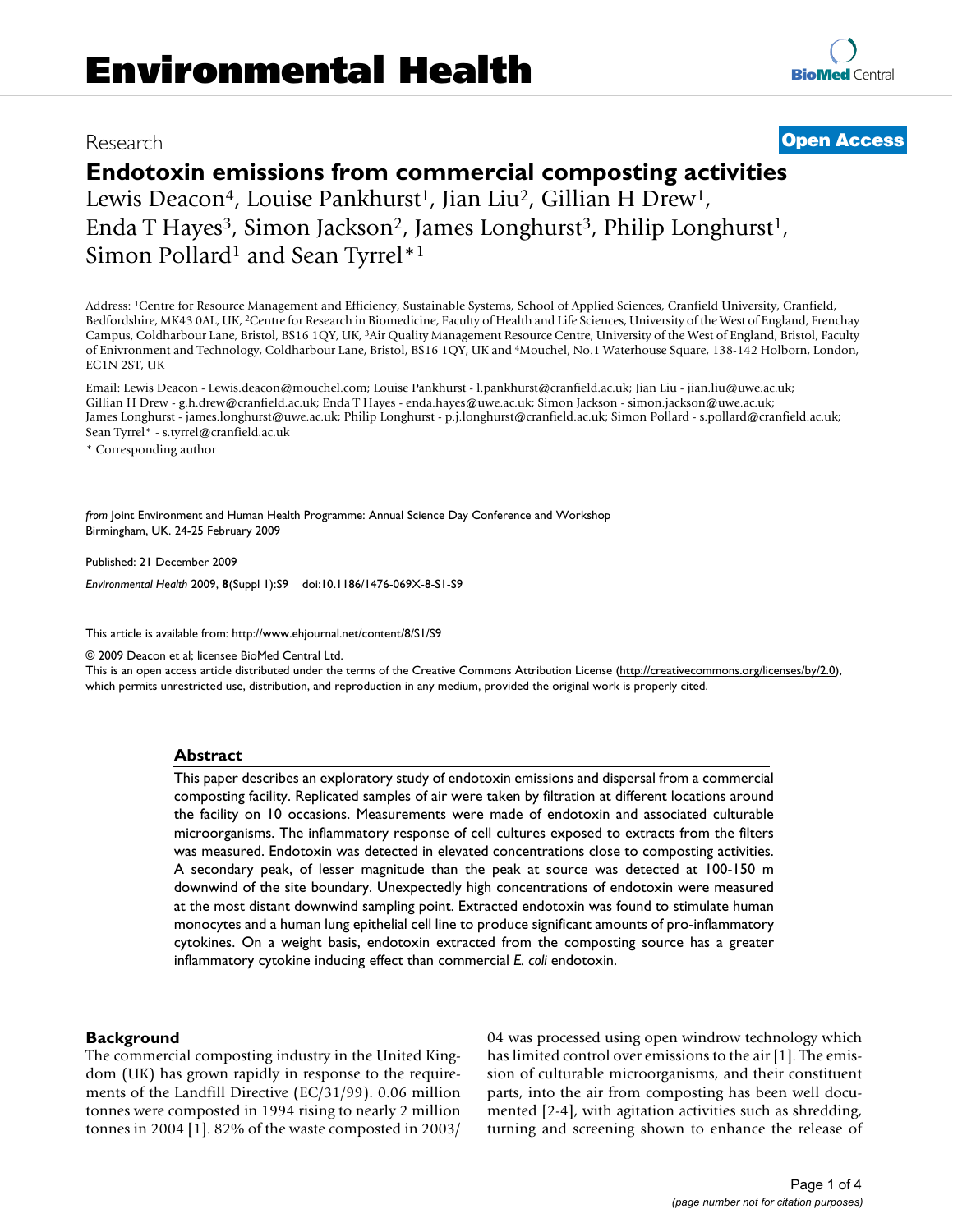bioaerosols. The potential for public health to be adversely affected by bioaerosol emissions from composting has been identified [3,5]. In view of this, regulators in the UK require risk assessments to be completed for any licensed composting facility that has a sensitive receptor within 250 m of the facility boundary [6]. Whilst some progress has been made in the quantification of emissions and downwind dispersal of culturable microorganisms from composting facilities [7] relatively little is known about the concentrations in outdoor air of cell constituents such as endotoxin generated by composting.

Endotoxin is the biologically active lipopolysaccharide (LPS) that is a major constituent of the outer membrane of Gram-negative bacteria (GNB). Endotoxin is a potent proinflammatory agent that produces airway inflammation when inhaled. Elevated levels of endotoxin have been measured in various environments including cotton mills, grain storage and processing buildings, farm animal barns, sewage treatment plants and humidified work areas [8-12]. Inhalation of endotoxin at elevated concentrations have been associated with acute airway obstruction, hypersensitivity pneumonitis, chronic bronchitis and decreased lung function [13]. There have been several studies of occupational exposures and the health of workers in composting facilities. These have shown significant increases in airway and skin diseases than in controls. A study of Dutch compost workers [5] reported excess acute and sub-chronic non-immune inflammation in the upper airways which they suggested was induced by exposure to endotoxin and glucans. However, there have been very few studies of health in the general public around composting sites. Studies based on self-reporting criteria either found no association between respiratory symptoms and living near a composting site, or a significantly increased risk for a number of health complaints based on distance between home and the composting site [14].

This paper describes an exploratory study of endotoxin emissions and dispersal from a commercial composting facility. Replicated samples of air were taken by filtration at different locations around the facility on 10 occasions during 2007 and 2008. Measurements were made of endotoxin and associated culturable microorganisms. The inflammatory response of cell cultures exposed to extracts from the filters containing endotoxin was used as a preliminary step towards assessing the health significance of endotoxin release to the environment.

# **Methods**

Sampling took place at a large-scale green waste composting facility in central England. The site receives 25,000 tonnes green waste per annum, sourced from kerbside collection and civic amenity sites. Shredding and screening is carried out using dedicated machinery, whilst windrow

turning is carried out using a front-loader. The sampling procedures have been described previously [15]. Briefly, samples were taken using SKC sampling pumps operated at a flow rate of  $2.0 \pm 0.1$  L min<sup>-1</sup> and attached to SKC IOM particulate sampling heads, loaded with IOM multi-dust plastic cassettes and positioned at a height of 1.7 m. Each sample cassette contained a sterile 0.8 μm pore size polycarbonate filter. Six pumps were run simultaneously at each location for 30 min to capture microbial cells  $(n = 3)$ and endotoxin  $(n = 3)$ . Samples were taken upwind of the facility, within the operational area, at the site boundary and at locations downwind of the boundary (50, 80, 100, 150, 180 and 280 m). Samples were taken at times of site activity (shredding, screening and turning of waste) or no activity (e.g. lunchtime). The site was sampled 10 times from Autumn 2007 to Summer 2008 at approximately monthly intervals. Methods for microbiological enumeration have been described previously [7,15]. Briefly, filtered cells were suspended in buffer solution, diluted and plated onto selective media for *Aspergillus fumigatus*, actinomycetes and Gram-negative bacteria. For endotoxin measurement, filters were extracted according to the methods described by Spaan et al. [16]. The extraction solution was then transferred into pyrogen-free tubes and centrifuged at 1000× g for 15 minutes. Supernatant was collected, vortexed and aliquots examined using the Pyro-Gene rFC Endotoxin detection kit (Lonza Wokingham Limited, UK). To assess the potential for the environmental endotoxin to induce inflammatory responses, extracted endotoxin solutions were added to cultures of human airway epithelial and monocyte cells. After 24 h of incubation, the cell culture supernatants were harvested and stored at -80°C until analysis for the release of interleukin (IL)-6 and IL-8 into the supernatants by the Duo-Set® sandwich enzyme-linked immunosorbent assay (ELISA) kits according to the manufacturer's instructions (R&D Systems, Abingdon, UK).

## **Results and discussion**

Endotoxin was not detected in samples taken upwind of the facility but was consistently detected in on site samples, both during periods of composting processing and periods where there was no site activity. Measurements downwind of the site showed a pattern of peaks and troughs (secondary peaks at 100-150 m and 280 m)(Figure 1). Culturable bioaerosol concentrations were typically below the limit of detection in upwind samples except for actinomycetes which are a significant component of the background microbiota of ambient air at this location. The highest concentrations were measured close to on-site composting activities and as with endotoxin, on-site concentrations of bioaerosols were consistently lower during periods when site activity ceased (example for *A. fumigatus* in Figure 2). Culturable bioaerosol concentrations decreased to 80 m followed by a second peak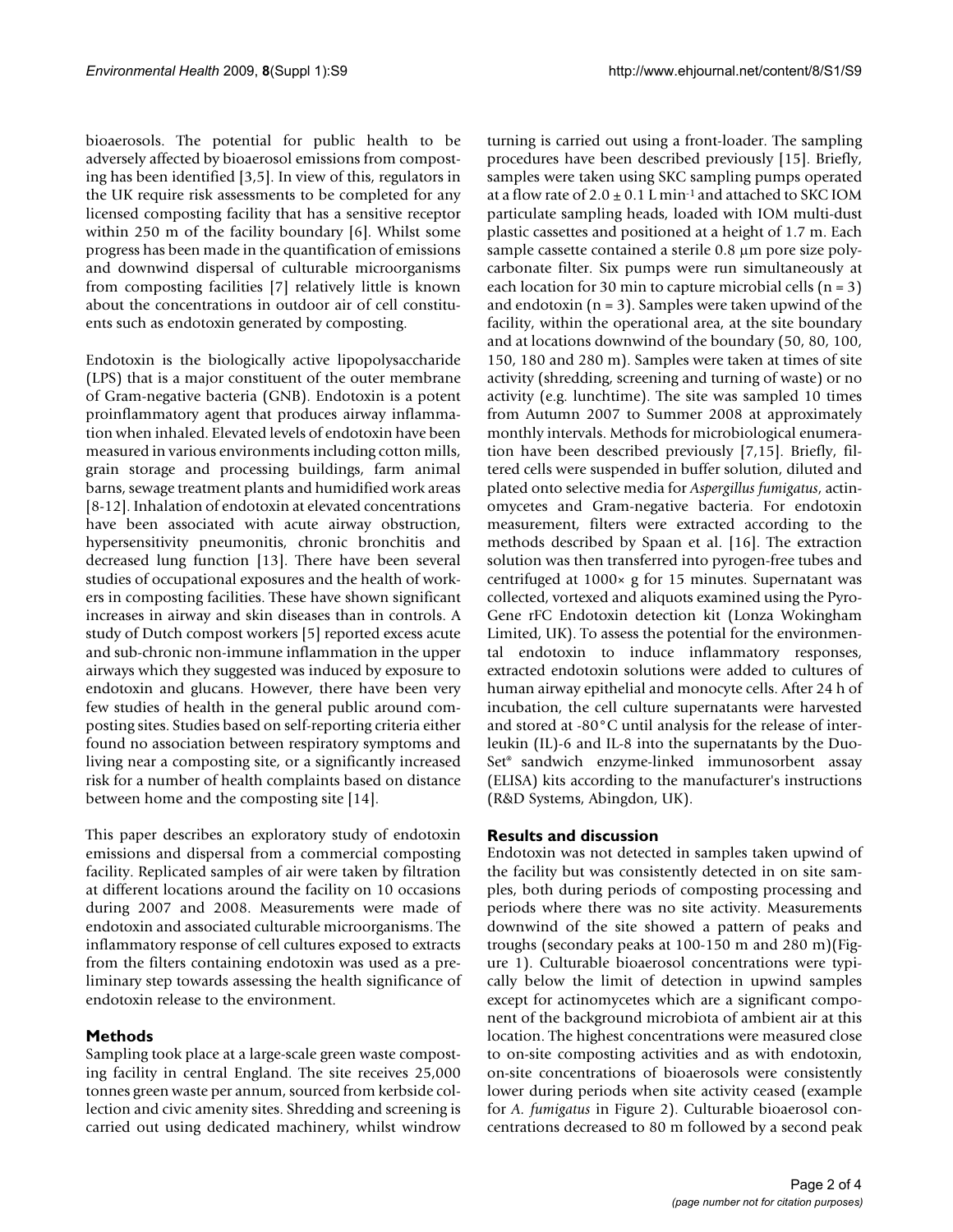

# **Figure 1**

**Endotoxin concentrations presented in EU m-3**. Bar represents geometric mean, annotations present groups of statistical significance (p =< 0.05). E.g. Within group 'a' there is no statistical difference, while groups 'a' and 'b' are significantly different from each other.X-axis crosses at lower limit of detection, 0.152 EU m-3.

at 100 m. In contrast to the endotoxin findings there was no secondary peak for culturable bioaerosols at 280 m.

There were similarities in the patterns of emission and dispersal of culturable bioaerosols and endotoxin (Figures 1 and 2). Bioaerosol emission peaks associated with composting operations have previously been described by Taha *et al* [7] and Albrecht *et al* [1] for culturable microorganisms. On-site concentrations of all bioaerosols were consistently lower during periods when site activity



# **Figure 2**

*Aspergillus fumigatus* **concentrations presented in CFU m-3**. Bar represents geometric mean, annotations present groups of statistical significance ( $p = 0.05$ ). E.g. Within group 'a' there is no statistical difference, while groups 'a' and 'b' are significantly different from each other. X-axis crosses at lower limit of detection, 833 CFU m-3.

ceased, confirming that agitation activities have a significant effect on emission. In all cases bioaerosol concentrations decreased sharply with downwind distance from the emissions source to the sampling point 80 m downwind of the site boundary. The rapid dispersion of bioaerosols downwind of composting facilities has been reported in previous studies [17]. All data sets showed a second peak in bioaerosol concentrations at 100-150 m. This phenomenon was not expected. It is possible this is a local effect caused by site topography/features which may influence plume dynamics (there is a bund and tree line close to this sampling location). However, further sampling at another composting site has produced similar findings (data not shown). The detection of endotoxin at elevated quantities up to 280 m from the site boundary was unexpected and to the authors' knowledge, has not been reported previously. This could be caused by a second source of endotoxin or a transport mechanism that is different to that of cellular bioaerosols. Quantities of endotoxin measured on site were consistently below 50 EU m-3, a suggested threshold level for occupational exposure in the Netherlands [18]. Extracted endotoxin induced inflammatory cytokine release from human cell cultures in a dosedependent manner. However, cytokine release was minimal at concentrations less than  $\sim$  50 EU m<sup>-3</sup>, supporting this level as a cut-off value for potential health effects. To our knowledge, there are no other reports of extracted endotoxin from such facilities being investigated for biological effects [19].

# **Conclusion**

1. The release and dispersal of endotoxin from composting operations has been quantified for the first time. Endotoxin was not detected in upwind samples but was detected consistently in on site samples confirming composting as a source. Concentrations were significantly higher during composting activities compared to periods of no activity. Downwind measurements showed a pattern of peaks and troughs suggesting complex dispersal dynamics. Detection of elevated concentrations at distance from the site boundary was unexpected but it was not possible to confirm that composting was its source.

2. Extracted endotoxin  $(>50 \text{ EU/m}^3)$  can induce significant inflammatory cytokine production from human cells. Endotoxin levels below 50 EU/m3 did not induce a significant inflammatory response and this value might be used as a tentative limit for airborne endotoxin at these sites.

# **Competing interests**

The authors declare that they have no competing interests.